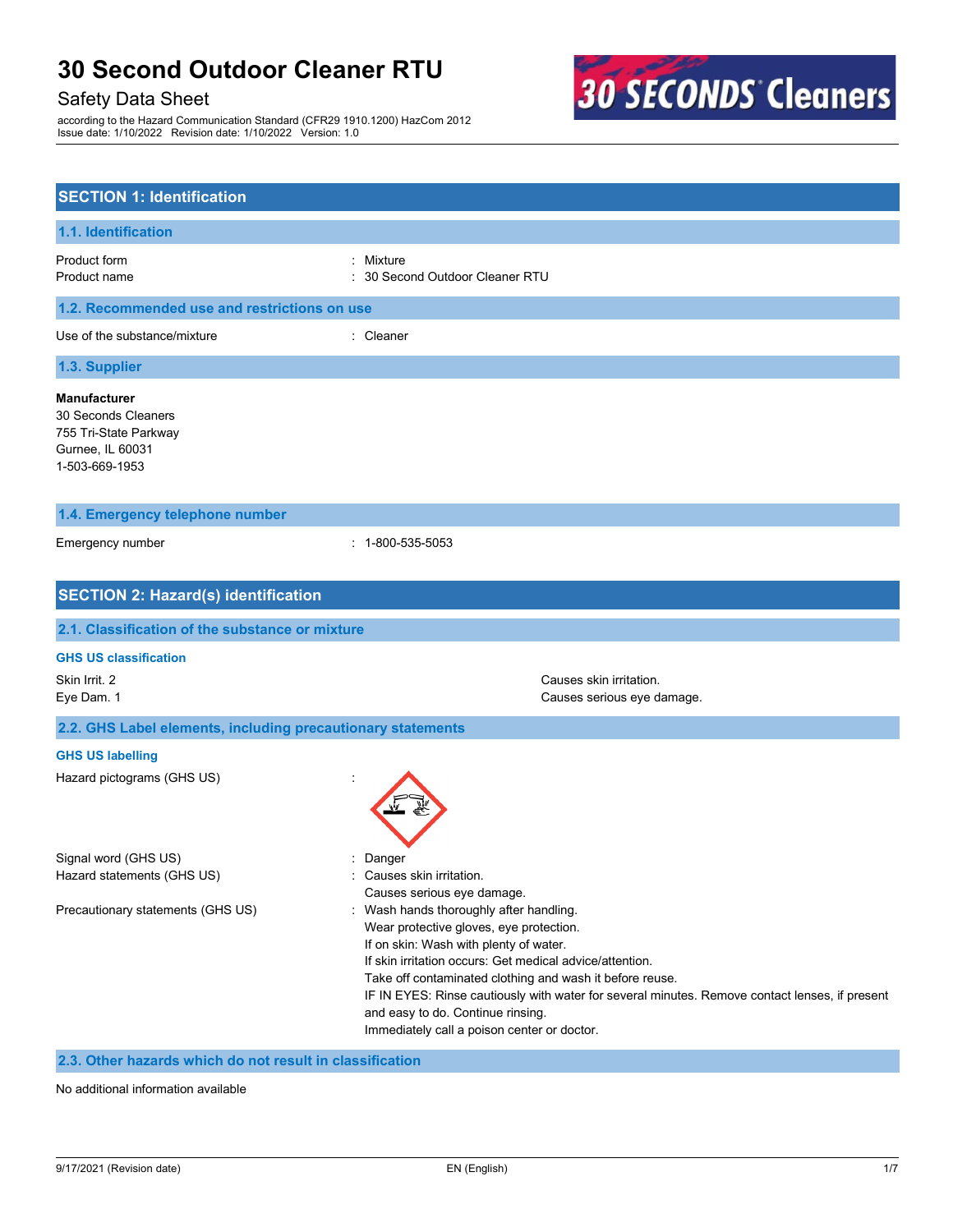## Safety Data Sheet

according to the Hazard Communication Standard (CFR29 1910.1200) HazCom 2012

# **30 SECONDS Cleaners**

## **2.4. Unknown acute toxicity (GHS US)**

Not applicable

# **SECTION 3: Composition/information on ingredients**

#### **3.1. Substances**

#### Not applicable

**3.2. Mixtures**

| <b>Name</b>         | <b>Product identifier</b> | $\frac{9}{6}$ |
|---------------------|---------------------------|---------------|
| Sodium hypochlorite | CAS-No.: 7681-52-9        | $1 - 5$       |

\*Chemical name, CAS number and/or exact concentration have been withheld as a trade secret

| <b>SECTION 4: First-aid measures</b>                                                                                                               |                                                                                                                                                                                                                                                                                                                                                                                                                                                         |  |  |
|----------------------------------------------------------------------------------------------------------------------------------------------------|---------------------------------------------------------------------------------------------------------------------------------------------------------------------------------------------------------------------------------------------------------------------------------------------------------------------------------------------------------------------------------------------------------------------------------------------------------|--|--|
| 4.1. Description of first aid measures                                                                                                             |                                                                                                                                                                                                                                                                                                                                                                                                                                                         |  |  |
| First-aid measures after inhalation                                                                                                                | : If breathing is difficult, remove victim to fresh air and keep at rest in a position comfortable for<br>breathing. Get medical advice/attention if you feel unwell.                                                                                                                                                                                                                                                                                   |  |  |
| First-aid measures after skin contact                                                                                                              | : IF ON SKIN: Wash with plenty of water. Take off contaminated clothing and wash it before<br>reuse. If skin irritation occurs: Get medical advice/attention.                                                                                                                                                                                                                                                                                           |  |  |
| First-aid measures after eye contact                                                                                                               | : IF IN EYES: Rinse cautiously with water for several minutes. Remove contact lenses, if present<br>and easy to do. Continue rinsing. Immediately call a POISON CENTER/doctor.                                                                                                                                                                                                                                                                          |  |  |
| First-aid measures after ingestion                                                                                                                 | : Do not induce vomiting without medical advice. Never give anything by mouth to an unconscious<br>person. Get medical advice/attention if you feel unwell.                                                                                                                                                                                                                                                                                             |  |  |
| 4.2. Most important symptoms and effects (acute and delayed)                                                                                       |                                                                                                                                                                                                                                                                                                                                                                                                                                                         |  |  |
| Symptoms/effects after inhalation<br>Symptoms/effects after skin contact<br>Symptoms/effects after eye contact<br>Symptoms/effects after ingestion | : May cause irritation to the respiratory tract.<br>: Causes skin irritation. Symptoms may include redness, drying, defatting and cracking of the skin.<br>Causes serious eye damage. Symptoms may include discomfort or pain, excess blinking and<br>tear production, with marked redness and swelling of the conjunctiva. May cause burns.<br>: May be harmful if swallowed. May cause gastrointestinal irritation, nausea, vomiting and<br>diarrhea. |  |  |

### **4.3. Immediate medical attention and special treatment, if necessary**

Symptoms may be delayed. In case of accident or if you feel unwell, seek medical advice immediately (show the label where possible).

| <b>SECTION 5: Fire-fighting measures</b>                            |                                                                                                                       |  |
|---------------------------------------------------------------------|-----------------------------------------------------------------------------------------------------------------------|--|
| 5.1. Suitable (and unsuitable) extinguishing media                  |                                                                                                                       |  |
| Suitable extinguishing media<br>Unsuitable extinguishing media      | : Use extinguishing media appropriate for surrounding fire.<br>Do not use water jet.                                  |  |
| 5.2. Specific hazards arising from the chemical                     |                                                                                                                       |  |
| Fire hazard                                                         | : Products of combustion may include, and are not limited to: oxides of carbon.                                       |  |
| 5.3. Special protective equipment and precautions for fire-fighters |                                                                                                                       |  |
| Protection during firefighting                                      | : Keep upwind of fire. Wear full fire fighting turn-out gear (full Bunker gear) and respiratory<br>protection (SCBA). |  |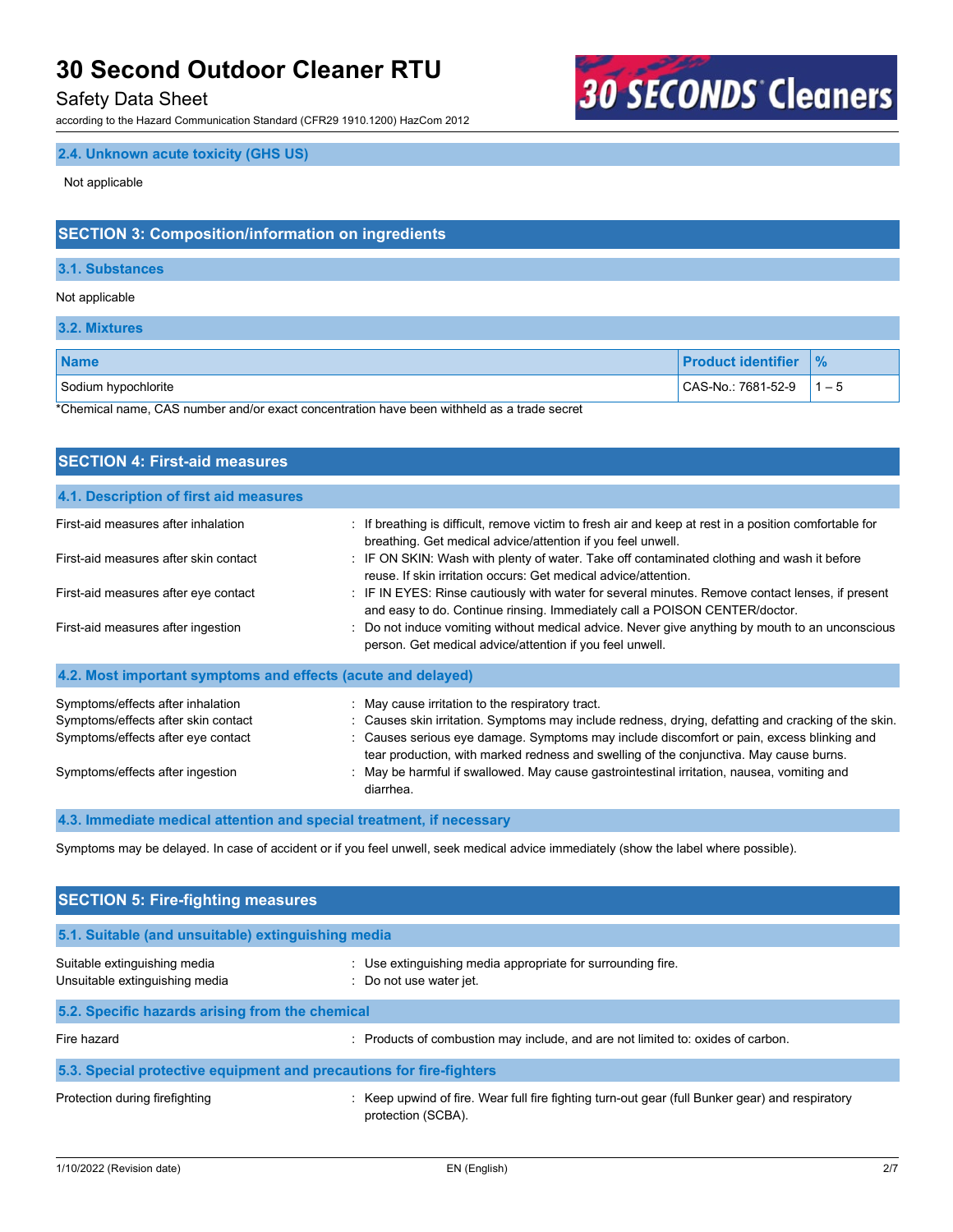# Safety Data Sheet

according to the Hazard Communication Standard (CFR29 1910.1200) HazCom 2012



| <b>SECTION 6: Accidental release measures</b>                                        |                                                                                                                                                                                                                                                                                                   |  |
|--------------------------------------------------------------------------------------|---------------------------------------------------------------------------------------------------------------------------------------------------------------------------------------------------------------------------------------------------------------------------------------------------|--|
| 6.1. Personal precautions, protective equipment and emergency procedures             |                                                                                                                                                                                                                                                                                                   |  |
| General measures                                                                     | : Use personal protection recommended in Section 8. Isolate the hazard area and deny entry to<br>unnecessary and unprotected personnel.                                                                                                                                                           |  |
| 6.1.1. For non-emergency personnel                                                   |                                                                                                                                                                                                                                                                                                   |  |
| No additional information available                                                  |                                                                                                                                                                                                                                                                                                   |  |
| 6.1.2. For emergency responders                                                      |                                                                                                                                                                                                                                                                                                   |  |
| No additional information available                                                  |                                                                                                                                                                                                                                                                                                   |  |
| <b>6.2. Environmental precautions</b>                                                |                                                                                                                                                                                                                                                                                                   |  |
| Prevent entry to sewers and public waters.                                           |                                                                                                                                                                                                                                                                                                   |  |
| 6.3. Methods and material for containment and cleaning up                            |                                                                                                                                                                                                                                                                                                   |  |
| For containment                                                                      | Stop leak if safe to do so. Absorb and/or contain spill with inert material (sand, vermiculite or<br>other appropriate material), then place in suitable container. Do not flush into surface water or<br>sewer system. Wear recommended personal protective equipment.                           |  |
| Methods for cleaning up                                                              | Sweep or shovel spills into appropriate container for disposal. Provide ventilation.                                                                                                                                                                                                              |  |
| 6.4. Reference to other sections                                                     |                                                                                                                                                                                                                                                                                                   |  |
| For further information refer to section 8: "Exposure controls/personal protection". |                                                                                                                                                                                                                                                                                                   |  |
| <b>SECTION 7: Handling and storage</b>                                               |                                                                                                                                                                                                                                                                                                   |  |
| 7.1. Precautions for safe handling                                                   |                                                                                                                                                                                                                                                                                                   |  |
| Precautions for safe handling<br>Hygiene measures                                    | : Avoid contact with skin. Do not get in eyes. Avoid breathing dust/fume/gas/mist/vapours/spray.<br>Do not swallow. Handle and open container with care. When using do not eat, drink or smoke.<br>Take off contaminated clothing and wash it before reuse. Wash hands thoroughly after handling. |  |

**7.2. Conditions for safe storage, including any incompatibilities**

Storage conditions **interpret of the reach of children.** Store tightly closed in a dry, cool and well-ventilated place.

# **SECTION 8: Exposure controls/personal protection 8.1. Control parameters 30 Second Outdoor Cleaner RTU**  No additional information available **Sodium hypochlorite (7681-52-9) USA - AIHA - Occupational Exposure Limits** WEEL STEL 2 mg/m<sup>3</sup> (15-min. STEL) **8.2. Appropriate engineering controls** Appropriate engineering controls : Ensure good ventilation of the work station. Provide readily accessible eye wash stations and safety showers. Environmental exposure controls **Environment**. Avoid release to the environment.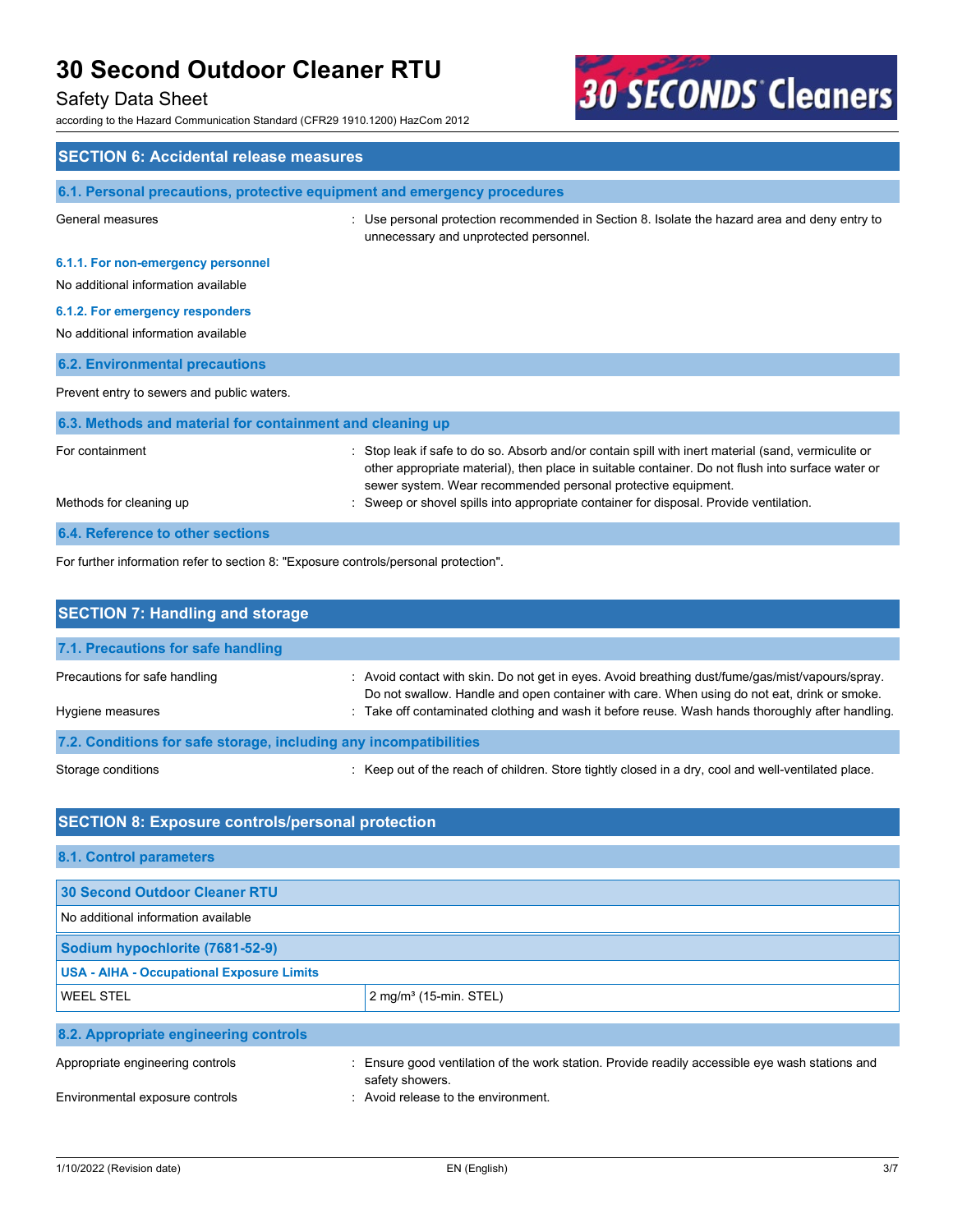## Safety Data Sheet

according to the Hazard Communication Standard (CFR29 1910.1200) HazCom 2012

#### **8.3. Individual protection measures/Personal protective equipment**

#### **Hand protection:**

Wear suitable gloves resistant to chemical penetration

#### **Eye protection:**

Wear eye protection

#### **Skin and body protection:**

Wear suitable protective clothing

#### **Respiratory protection:**

In case of insufficient ventilation, wear suitable respiratory equipment. Respirator selection must be based on known or anticipated exposure levels, the hazards of the product and the safe working limits of the selected respirator.

**30 SECONDS Cleaners** 

#### **Other information:**

Handle in accordance with good industrial hygiene and safety procedures. Do not eat, drink or smoke when using this product.

| <b>SECTION 9: Physical and chemical properties</b>         |                       |  |
|------------------------------------------------------------|-----------------------|--|
| 9.1. Information on basic physical and chemical properties |                       |  |
| Physical state                                             | : Liquid              |  |
| Appearance                                                 | : Clear, Light yellow |  |
| Colour                                                     | : Straw               |  |
| Odour                                                      | : Faint bleach        |  |
| Odour threshold                                            | : No data available   |  |
| рH                                                         | : 12.28               |  |
| Melting point                                              | : No data available   |  |
| Freezing point                                             | : No data available   |  |
| Boiling point                                              | : No data available   |  |
| Flash point                                                | : $>200$ °F           |  |
| Relative evaporation rate (butylacetate=1)                 | : No data available   |  |
| Flammability (solid, gas)                                  | : Not flammable.      |  |
| Vapour pressure                                            | : No data available   |  |
| Relative vapour density at 20 °C                           | : No data available   |  |
|                                                            |                       |  |

| Relative density                      | : 1.05              |
|---------------------------------------|---------------------|
| Solubility                            | : No data available |
| Partition coefficient n-octanol/water | : No data available |
| Auto-ignition temperature             | : No data available |
| Decomposition temperature             | : No data available |
| Viscosity, kinematic                  | : No data available |
| Viscosity, dynamic                    | : No data available |
| Explosive limits                      | : No data available |
| <b>Explosive properties</b>           | : No data available |
| Oxidising properties                  | : No data available |
|                                       |                     |

#### **9.2. Other information**

No additional information available

# **SECTION 10: Stability and reactivity**

#### **10.1. Reactivity**

No dangerous reactions known under normal conditions of use.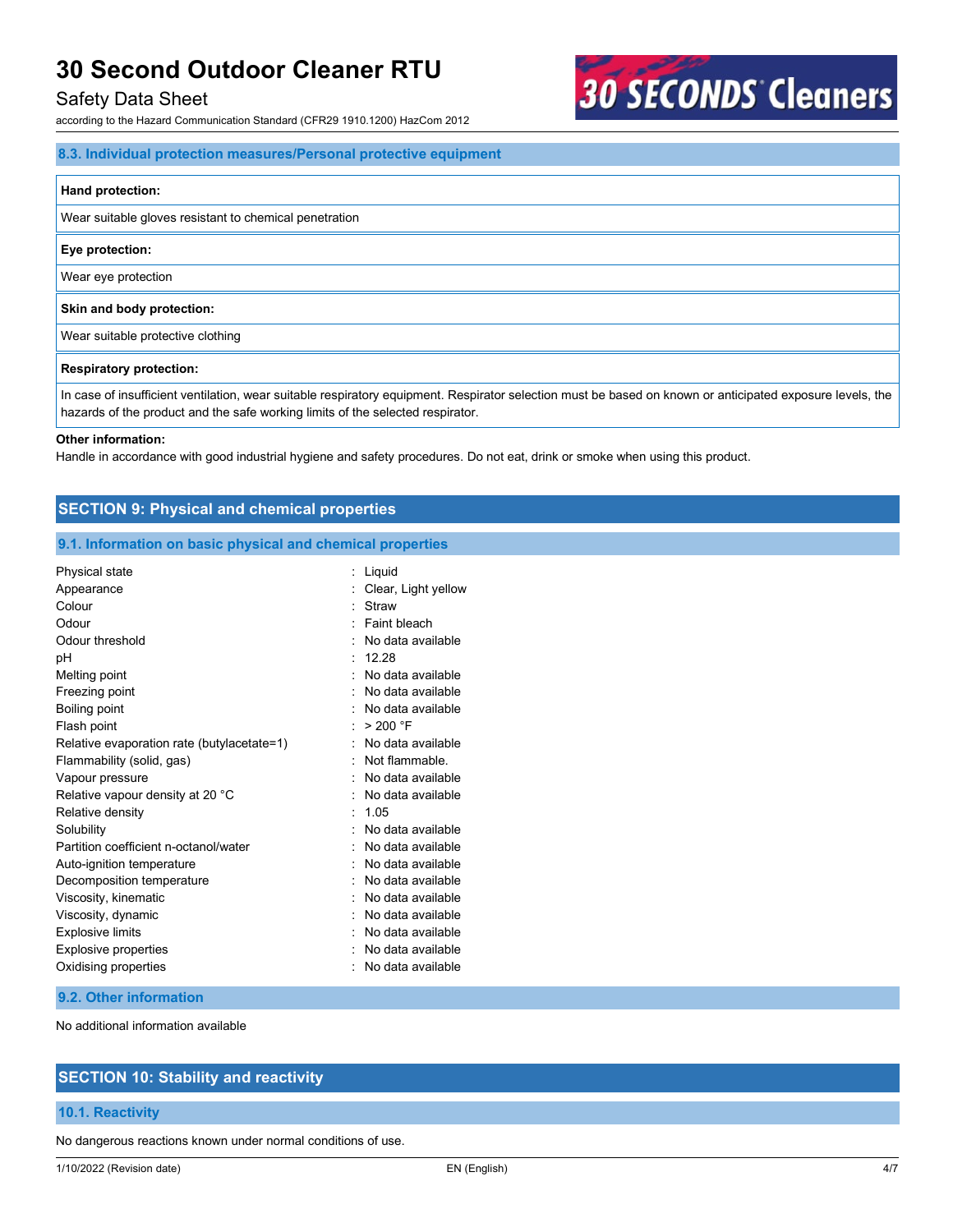## Safety Data Sheet

according to the Hazard Communication Standard (CFR29 1910.1200) HazCom 2012

# **30 SECONDS Cleaners**

#### **10.2. Chemical stability**

Stable under normal conditions.

**10.3. Possibility of hazardous reactions**

No dangerous reactions known under normal conditions of use.

**10.4. Conditions to avoid**

Heat. Incompatible materials.

**10.5. Incompatible materials**

Strong oxidizing agents. Strong acids. Strong bases.

**10.6. Hazardous decomposition products**

May include, and are not limited to: oxides of carbon.

# **SECTION 11: Toxicological information**

#### **11.1. Information on toxicological effects**

| Acute toxicity (oral)<br>Acute toxicity (dermal)<br>Acute toxicity (inhalation) | Not classified.<br>Not classified.<br>Not classified.                                                                              |
|---------------------------------------------------------------------------------|------------------------------------------------------------------------------------------------------------------------------------|
| <b>30 Second Outdoor Cleaner RTU</b>                                            |                                                                                                                                    |
| ATE US (oral)                                                                   | 15452.719 mg/kg                                                                                                                    |
| Sodium hypochlorite (7681-52-9)                                                 |                                                                                                                                    |
| LD50 oral rat                                                                   | 1100 mg/kg bodyweight Animal: rat, Animal sex: male, Guideline: OECD Guideline 401 (Acute<br>Oral Toxicity)                        |
| LD50 dermal rabbit                                                              | > 20000 mg/kg bodyweight Animal: rabbit, Guideline: OECD Guideline 402 (Acute Dermal<br>Toxicity), Guideline: other:16 CFR 1500.40 |
| LC50 inhalation rat                                                             | > 10.5 mg/l (Exposure time: 1 h)                                                                                                   |
| ATE US (oral)                                                                   | 1100 mg/kg bodyweight                                                                                                              |
| Skin corrosion/irritation                                                       | Causes skin irritation.<br>pH: 12.28                                                                                               |
| Serious eye damage/irritation                                                   | Causes serious eye damage.<br>pH: 12.28                                                                                            |
| Respiratory or skin sensitisation                                               | Not classified.                                                                                                                    |
| Germ cell mutagenicity                                                          | Not classified.<br>Not classified.                                                                                                 |
| Carcinogenicity                                                                 |                                                                                                                                    |
| Sodium hypochlorite (7681-52-9)                                                 |                                                                                                                                    |
| IARC group                                                                      | 3 - Not classifiable                                                                                                               |
| Reproductive toxicity                                                           | Not classified.                                                                                                                    |
| STOT-single exposure                                                            | Not classified.                                                                                                                    |
| Sodium hypochlorite (7681-52-9)                                                 |                                                                                                                                    |
| STOT-single exposure                                                            | May cause respiratory irritation.                                                                                                  |
| STOT-repeated exposure                                                          | Not classified.                                                                                                                    |
| Aspiration hazard                                                               | Not classified.                                                                                                                    |
| Viscosity, kinematic                                                            | No data available                                                                                                                  |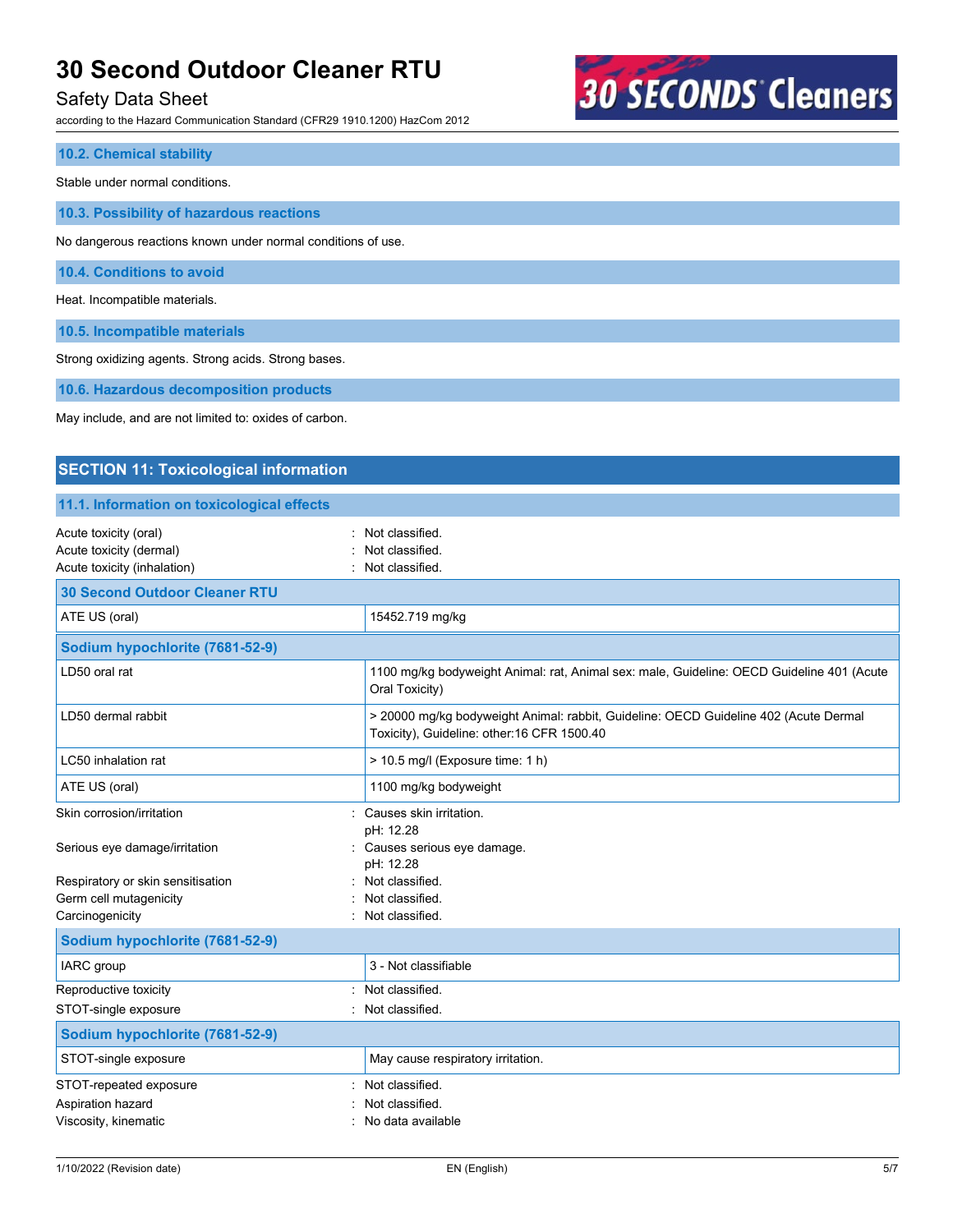# Safety Data Sheet

according to the Hazard Communication Standard (CFR29 1910.1200) HazCom 2012



**30 SECONDS Cleaners** 

# **SECTION 12: Ecological information**

| 12.1. Toxicity                             |                                                                                      |
|--------------------------------------------|--------------------------------------------------------------------------------------|
| Ecology - general                          | : May cause long-term adverse effects in the aquatic environment.                    |
| Sodium hypochlorite (7681-52-9)            |                                                                                      |
| LC50 - Fish [1]                            | 0.06 - 0.11 mg/l (Exposure time: 96 h - Species: Pimephales promelas [flow-through]) |
| EC50 - Crustacea [1]                       | 141 µg/l Test organisms (species): Daphnia magna                                     |
| LC50 - Fish [2]                            | 4.5 - 7.6 mg/l (Exposure time: 96 h - Species: Pimephales promelas [static])         |
| EC50 - Crustacea [2]                       | 35 µg/l Test organisms (species): Ceriodaphnia dubia                                 |
| 12.2. Persistence and degradability        |                                                                                      |
| <b>30 Second Outdoor Cleaner RTU</b>       |                                                                                      |
| Persistence and degradability              | Not established.                                                                     |
| 12.3. Bioaccumulative potential            |                                                                                      |
| <b>30 Second Outdoor Cleaner RTU</b>       |                                                                                      |
| Bioaccumulative potential                  | Not established.                                                                     |
| 12.4. Mobility in soil                     |                                                                                      |
| No additional information available        |                                                                                      |
| 12.5. Other adverse effects                |                                                                                      |
| Other information                          | : No other effects known.                                                            |
| <b>SECTION 13: Disposal considerations</b> |                                                                                      |
| 13.1. Disposal methods                     |                                                                                      |
| Product/Packaging disposal recommendations | : Dispose in a safe manner in accordance with local/national regulations.            |
| <b>SECTION 14: Transport information</b>   |                                                                                      |
| In accordance with DOT / IATA              |                                                                                      |
| <b>14.1. DOT</b>                           |                                                                                      |
| DOT NA No                                  | : Not regulated                                                                      |
| <b>14.2. IATA</b>                          |                                                                                      |

IATA NA No **interval of the COVID-12 COVID-12 COVID-12** COVID-12 Not regulated